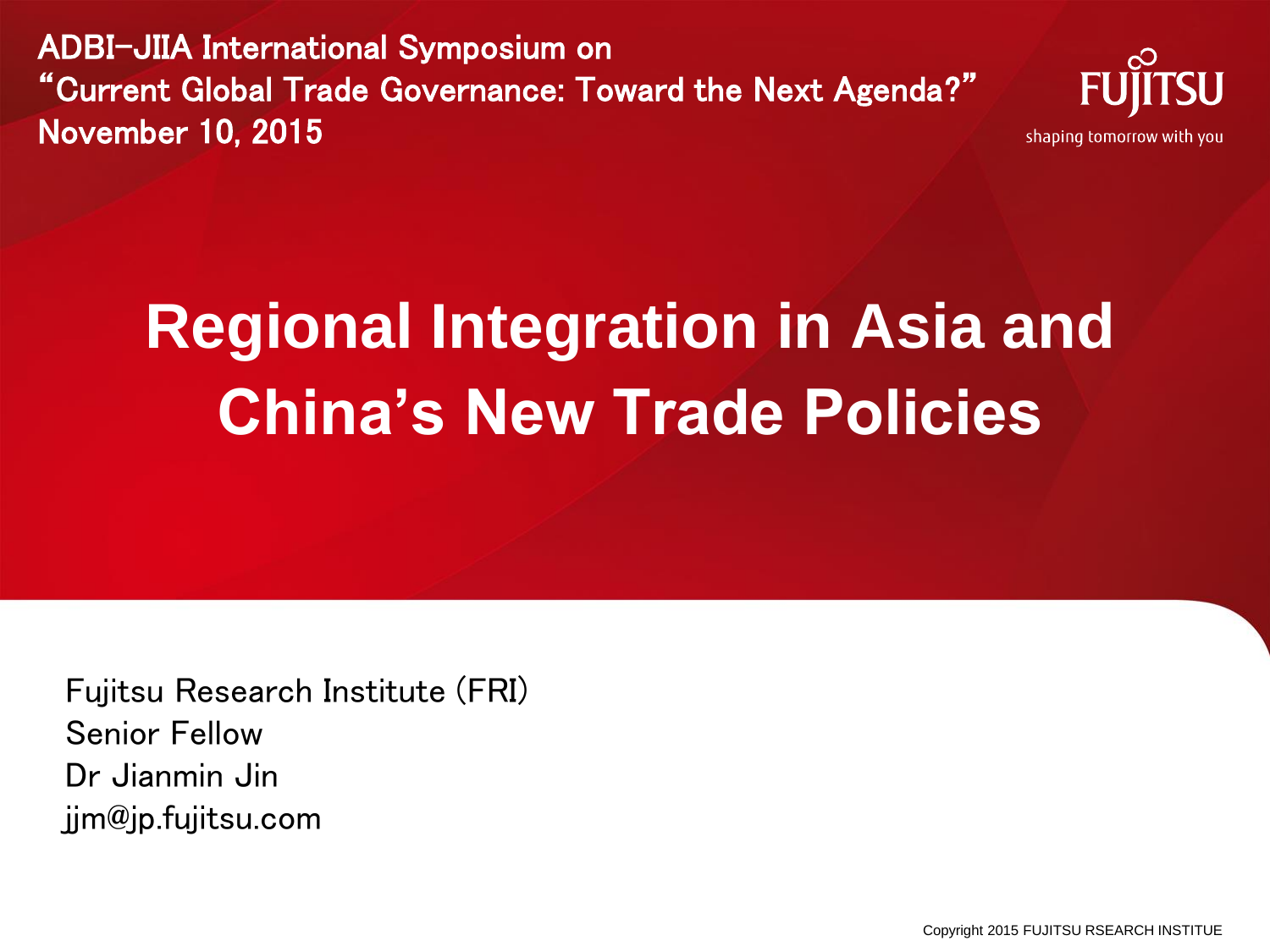## **Are TPP Rules Threatening China?**



- $\triangleright$  Trade of Goods
	- ・ tariff reduction: China's 10% tariff (MFNs) is not too high.

Concern over specific goods!

- **► Access of Investment, Service Market** ・"Pre-establishment National Treatment" and "Negative List" principles ⇒ China have already decided to adopt "PNT" and "NL" principles ⇒TPP members predicted to have long negative lists
- Government Procurement: National Treatment is assured, so it will have an impact.

#### **► SOE Rule**

- ・Allows "all TPP members to possess SOEs", stipulates that "buying and selling to be done on a commercial basis", and adds that "public services are excepted." Also insures fairness between SEOs and private sector companies.
- ⇒ Not included in WTO rules, but similar passages found in China's WTO accession
- $\Rightarrow$  China is dividing SEOs into 1) public utilities and 2) commercial-based enterprises
- $\triangleright$  Environmental and Labor Regulations
	- ・TPP agreed that environmental and labor standards should not be loosened up in order to facilitate trade and investment, and to secure basic international treaties
- $\Rightarrow$  applied regulations as laid out in NAFTA.

Obstruction to free formation of labor unions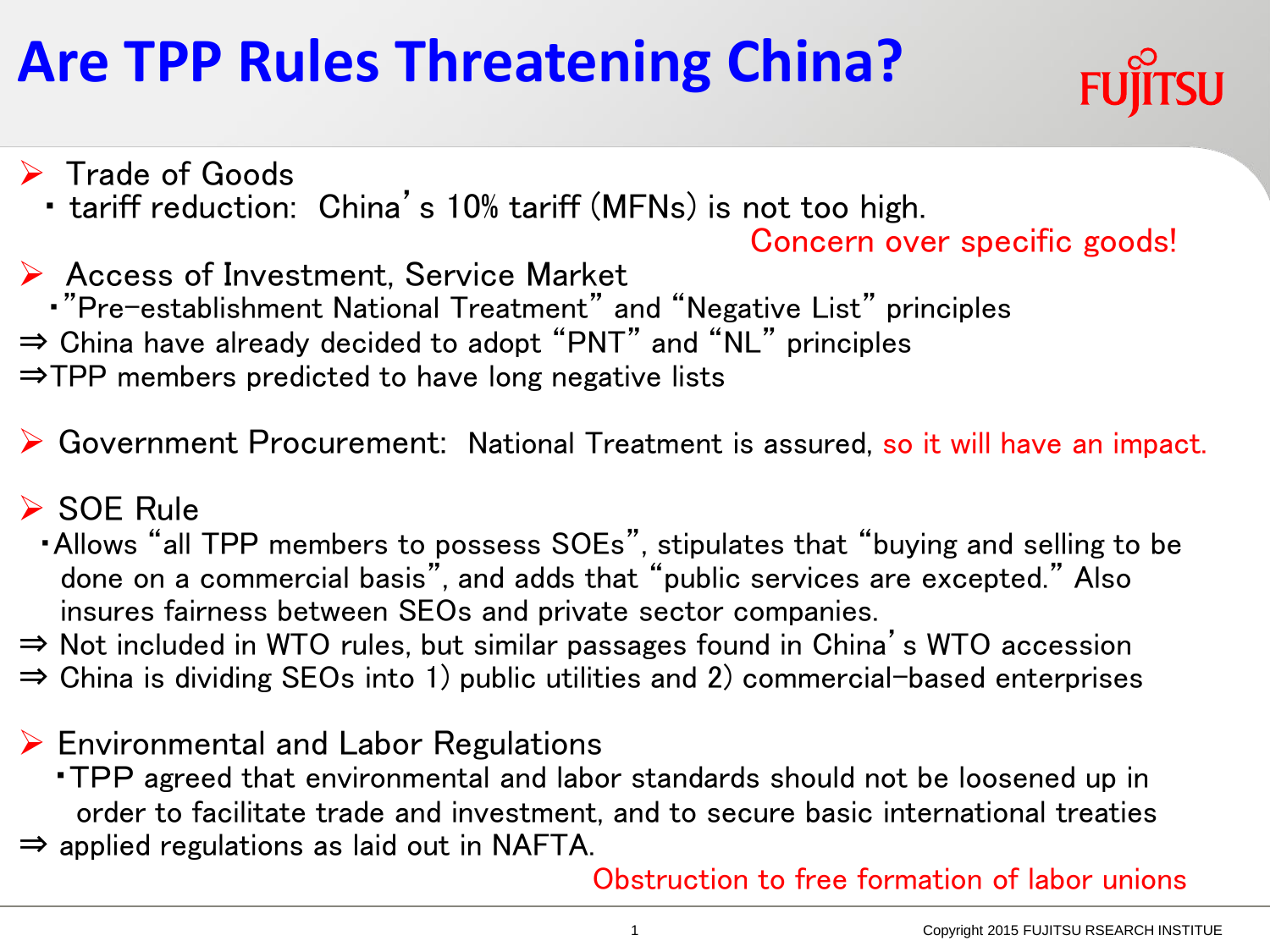## $\frac{1}{76}$ Improved Domestic Governance More Important than Joining TPP !



NB: Evaluation of 100 means no corruption, 0 means rampant corruption. Evaluation include approx 189 countries.



#### Source: Transparency International and World Bank . The Copyright 2015 FUJITSU RSEARCH INSTITUE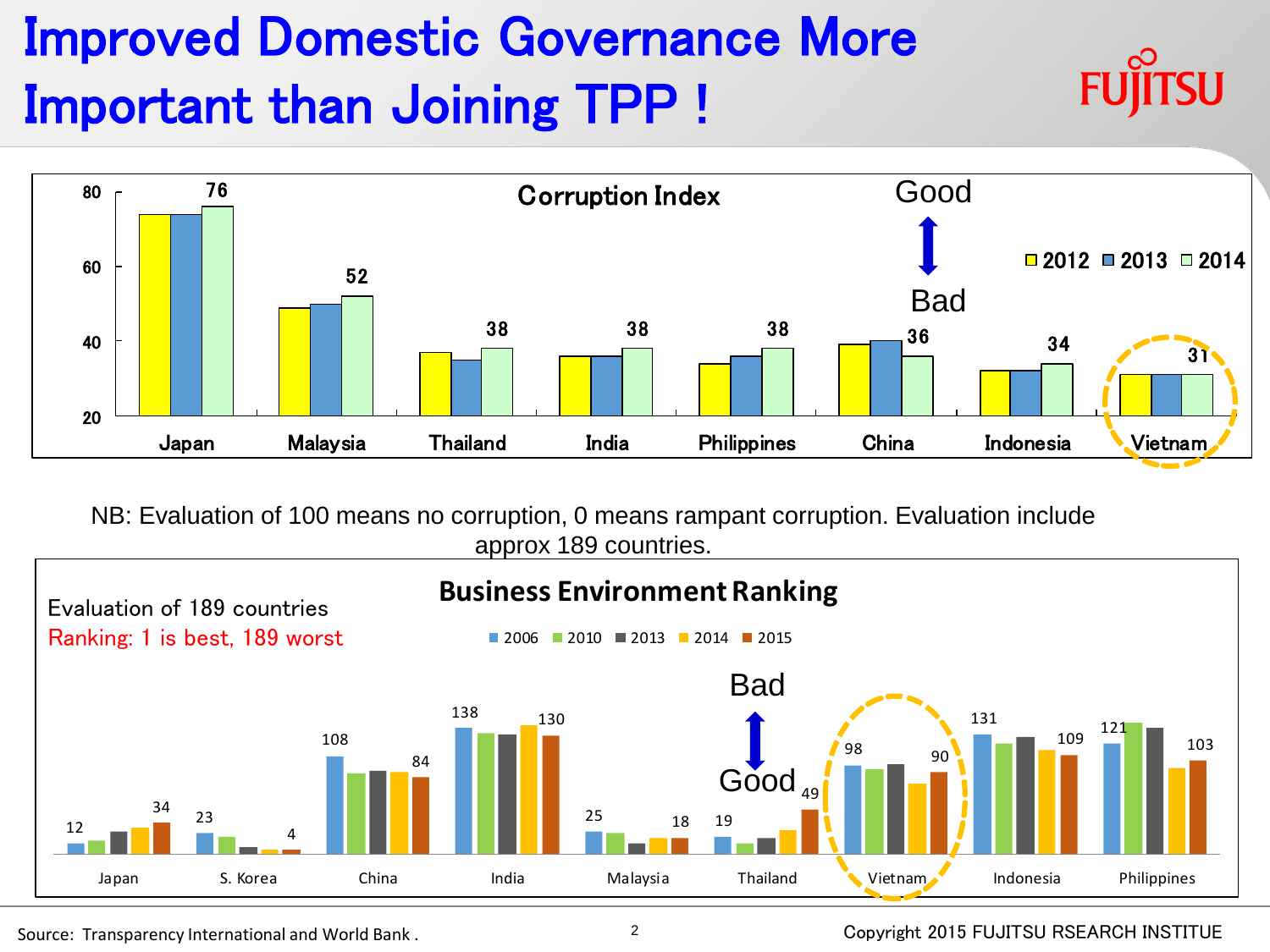## Blueprint for "New Open System" and Asia's Economic Diplomacy



- ▶ Nov 2013, 3<sup>rd</sup> Plenary Session: "Reform Plan" adopted (3 of 60 items related to external economic policy)
- Oct 2015, 5<sup>th</sup> Plenary Session: plan reconfirmed
- (1) Opening of internal/external investment markets and regulation reform:
- ・Establish experimental free-trade zones domestically
- ・Integrate three foreign capital laws to foreign investment law
- ・Adopt "Pre-establishment National Treatment" and "Negative List" formats across the board
- ・Sign new types of investment agreement (with US, EU, etc.)

(2)Acceleration to Signing more FTAs:

・From FTAs with Australia, Korea to China-Korean-Japan FTA,ets

(3)Opening up the interior and remote regions:

・"One Belt, One Road" (Silk Road economic belt, naval Silk Road)

・Establish developmental financial institutions (AIIB, Silk Road Fund)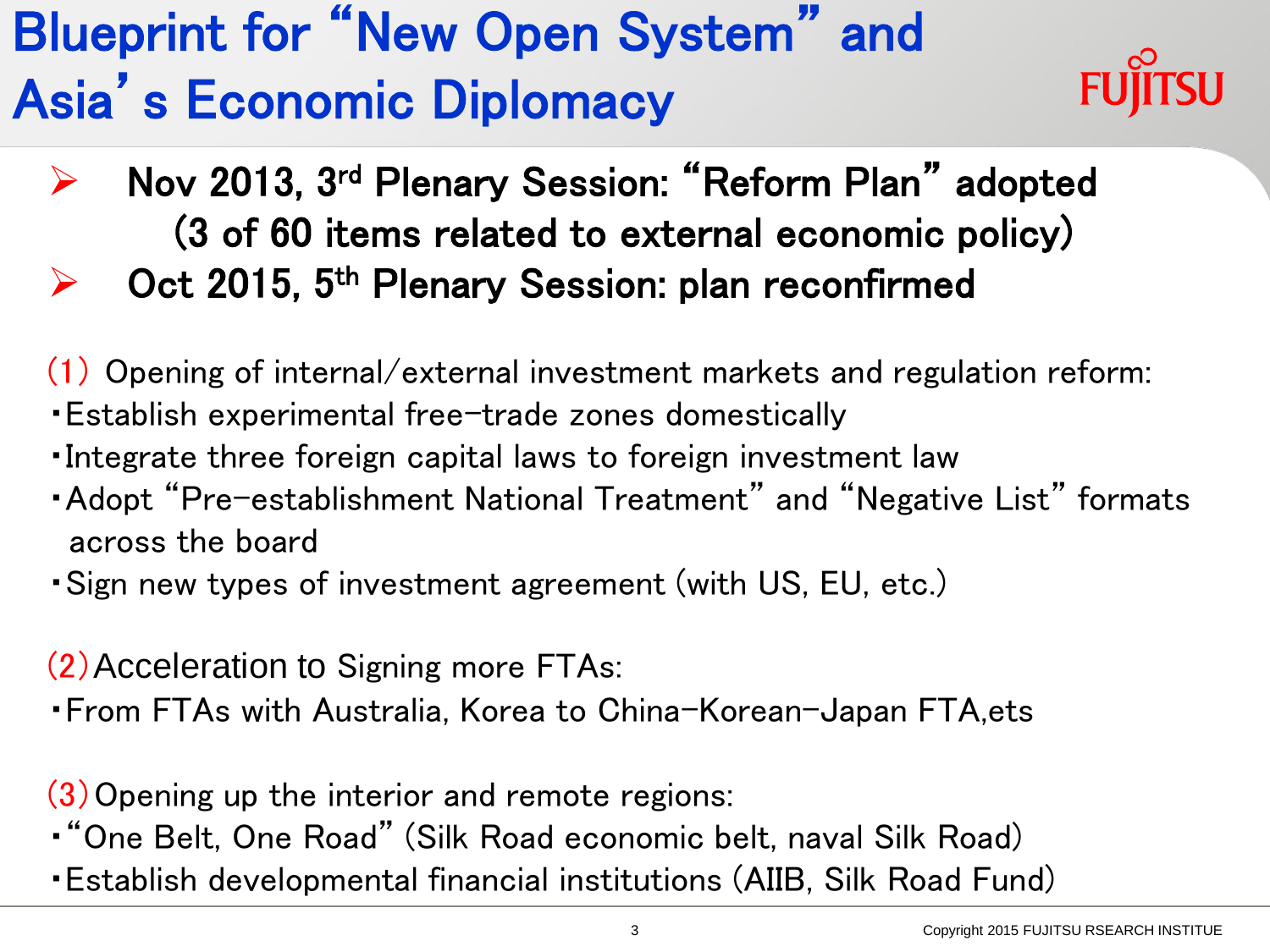#### **"Eastern Strategy" (Pacific, Developed Countries Strategy)**



#### Short term: "Experimental Shanghai Free-Trade Zone"

- ・Domestic systems based on Negative Lists and Pre-establishment National Treatment
- ⇒ "Foreign Investment Act" (proposed) uses both Negative List and Pre-Establishment National Treatment formats
- ⇒ Negative List format to be used countrywide(internal affairs) from Jan 2018
- $\triangleright$  Mid-term: Investment Agreements with US, EU ・For China, investment more important than trade with developed countries (multinational corporation networking)
	- ・Allowing US/EU priority access to markets will accelerate investment deals
- Long term: FTAAP and China-EU FTA(China-US FTA?) ・Market integration of China-US, China-EU, and China-Japan
- $\triangleright$  Regional Policy: From East to West
	- ・FTA negotiations with Korea, Australia effectively concluded in 2014, to be enacted at end of 2015.
	- ・China's FTA network in East Asia nearly complete, excepting Japan.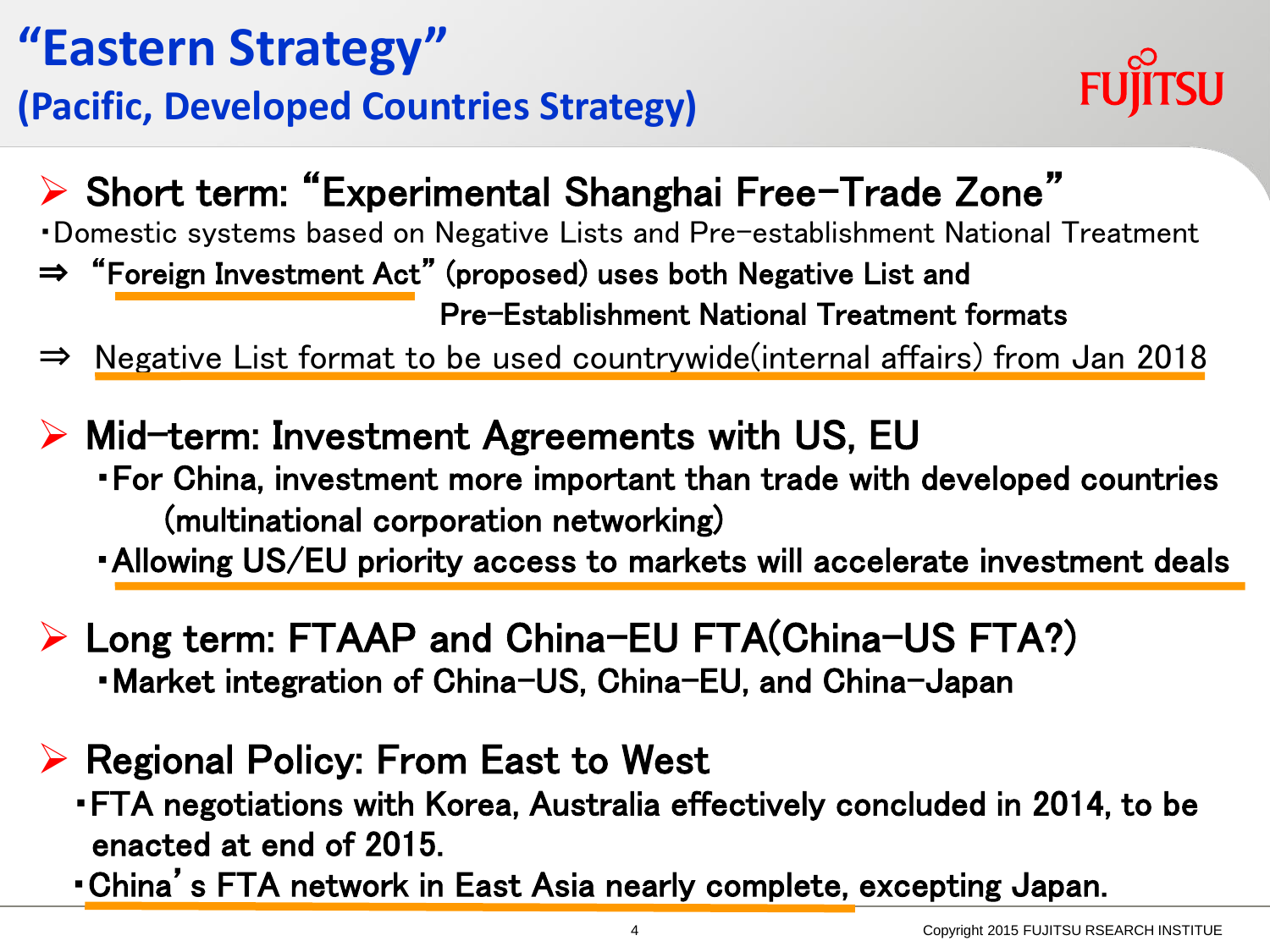| <b>FTAs with TPP's AP Members</b><br><b>OFTA</b> |           |            |           |            |                 |           |            |                                                            |           |          |                            |          |
|--------------------------------------------------|-----------|------------|-----------|------------|-----------------|-----------|------------|------------------------------------------------------------|-----------|----------|----------------------------|----------|
| (except NAFTA and Japan)                         |           |            |           |            | As of Oct 2015: |           |            | <b>OPractical Understanding</b><br>$\triangle$ Negotiating |           |          | $\infty$<br><b>FUJITSU</b> |          |
|                                                  | <b>US</b> | Aus        | <b>NZ</b> | Peru       | Chile           | SG        | Malaysia   | Vietnam                                                    | Japan     | Korea    | China                      | India    |
| <b>US</b>                                        |           |            | $\circ$   |            | $\bullet$       |           | $\circ$    | $\circ$                                                    | $\circ$   |          |                            |          |
| Aus                                              |           |            |           | $\bigcirc$ | $\bullet$       |           | ●          |                                                            | $\bullet$ |          | $\circ$                    | $\Delta$ |
| <b>NZ</b>                                        | $\circ$   |            |           | $\bigcirc$ | $\bullet$       | $\bullet$ | ●          | ●                                                          | $\circ$   | $\Delta$ | D                          | $\Delta$ |
| Peru                                             | ●         | $\bigcirc$ | $\circ$   |            | ●               |           | $\bigcirc$ | $\circ$                                                    | $\bullet$ |          |                            |          |
| Chile                                            |           | ●          | ●         |            |                 | $\bullet$ | $\bullet$  | $\bullet$                                                  | $\bullet$ |          | $\bullet$                  |          |
| Singapore                                        |           |            |           |            |                 |           |            |                                                            |           |          |                            |          |
| Malaysia                                         | $\circ$   |            |           |            | ●               |           |            |                                                            |           |          |                            |          |
| Vietnam                                          | $\circ$   |            |           | $\circ$    | ●               |           |            |                                                            | $\bullet$ |          |                            |          |
| Japan                                            | $\circ$   |            | $\circ$   |            | ■               |           |            |                                                            |           | $\Delta$ | $\Delta$                   |          |
| Korea                                            |           |            | $\Delta$  |            |                 |           |            |                                                            | $\Delta$  |          | $\bigcirc$                 |          |
| China                                            |           | $\circ$    |           |            |                 |           |            |                                                            | $\Delta$  | $\circ$  |                            | $\Delta$ |
| India                                            |           | $\Delta$   | $\Delta$  |            |                 |           |            |                                                            |           |          | $\Delta$                   |          |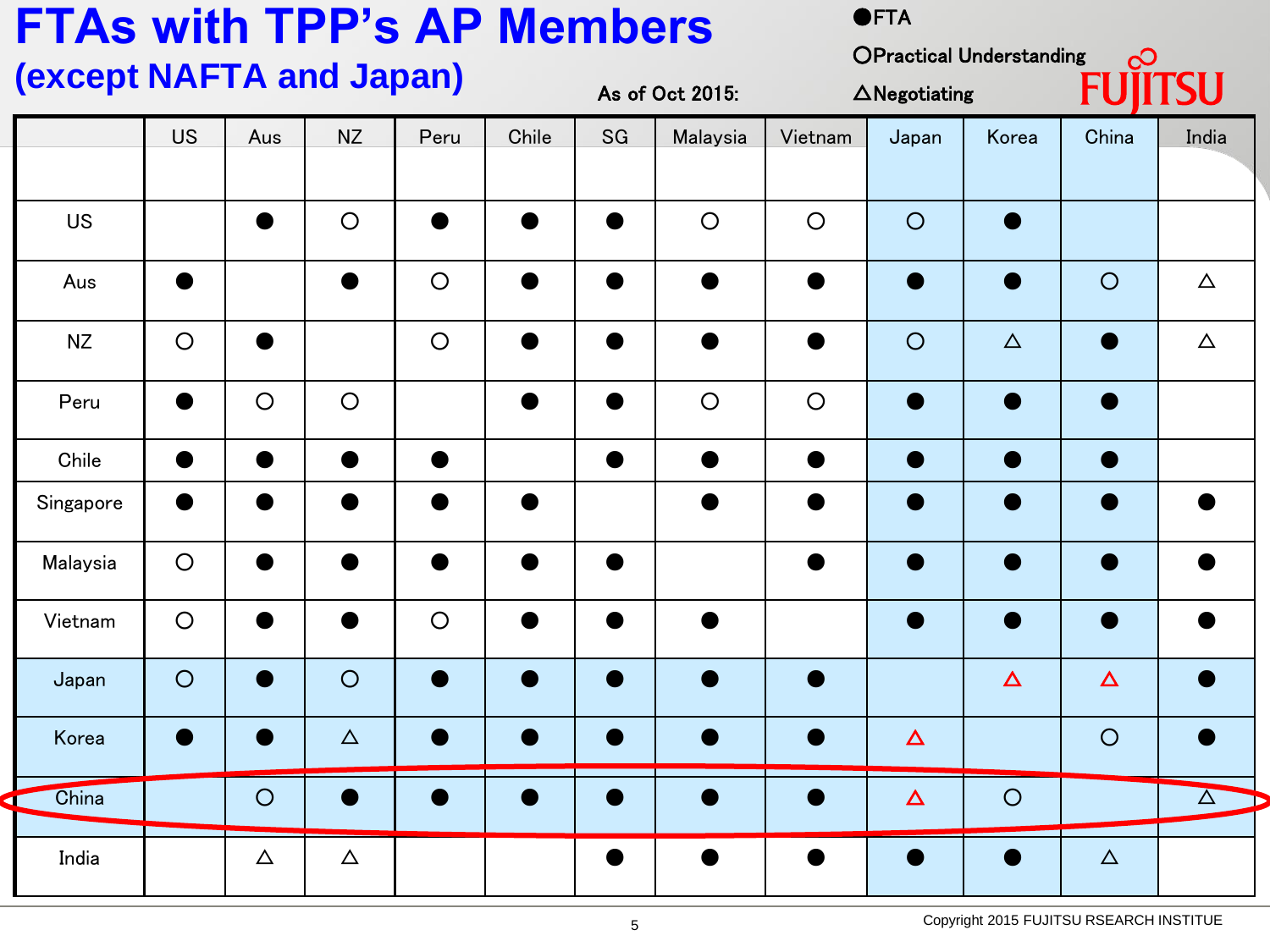### China's Stance on FTA with Japan



- $\triangleright$  China's trade dependency on Japan, Korea is very low
	- $\cdot$  21% in 2005  $\Rightarrow$  14% in 2015, with exports very low at only 6.0%
	- ・FTAs might unearth regional trade demand
- $\triangleright$  Stable framework needed for bringing in foreign capital, technology and M&As with Japan, Korea.
- $\triangleright$  Japan-China cooperation essential for regional integration.
	- ⇒ Because Japan prioritized TPP, China prioritized FTA with Korea.

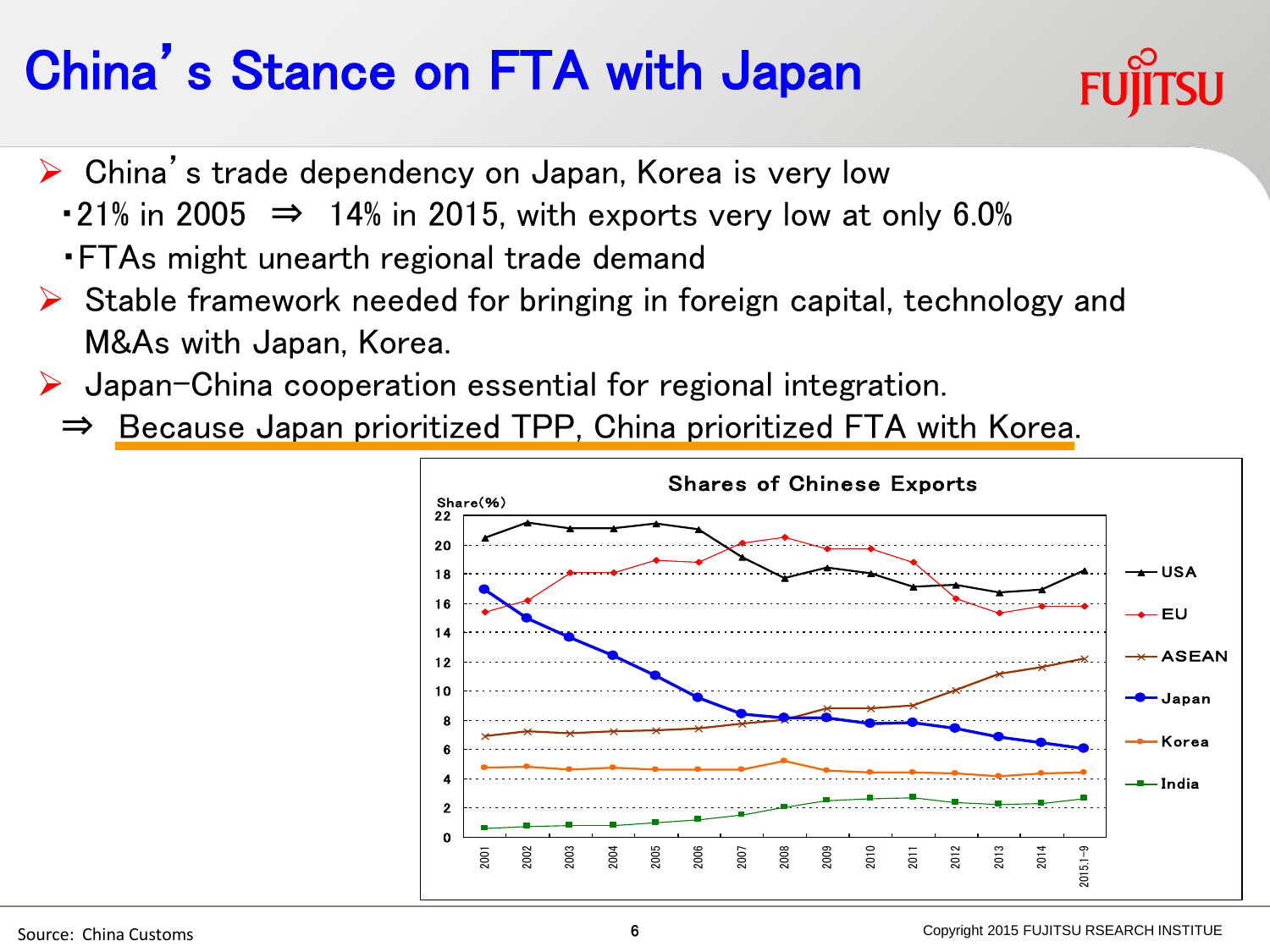## **"Western Strategy" (New Silk Road Strategy)**

- ▶ "One Belt": Silk Road Economic Corridor (Central Asia, Russia, Europe)
	- ・Connects to policy for opening the west, hedges risks for energy supply channels
- $\triangleright$  "One Road": 21<sup>st</sup> century naval Silk Road (SE Asia, South Asia, Africa, Europe)
	- ・A more advanced CAFTA, securing safety of sea lanes
- $\triangleright$  Instead of rule-based approach of FTAs, this sets basic foundation for integration (connectivity) from the start.



Source: created by the author based on "Silk Road Economic Belt and 21<sup>st</sup> Century Naval Silk Road Concept and Implementation"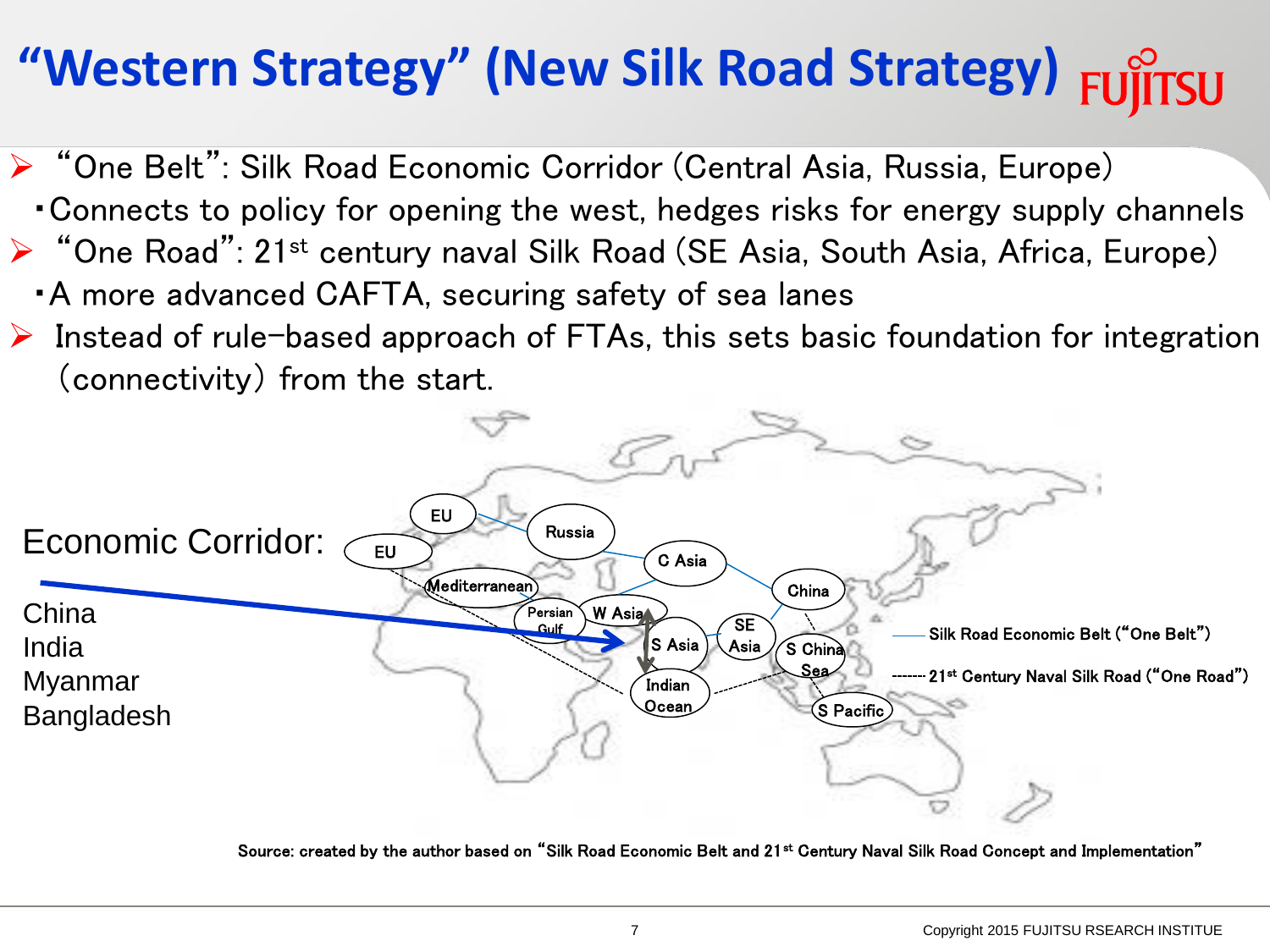## **Policy Measures: Financial and Industrial Cooperation**



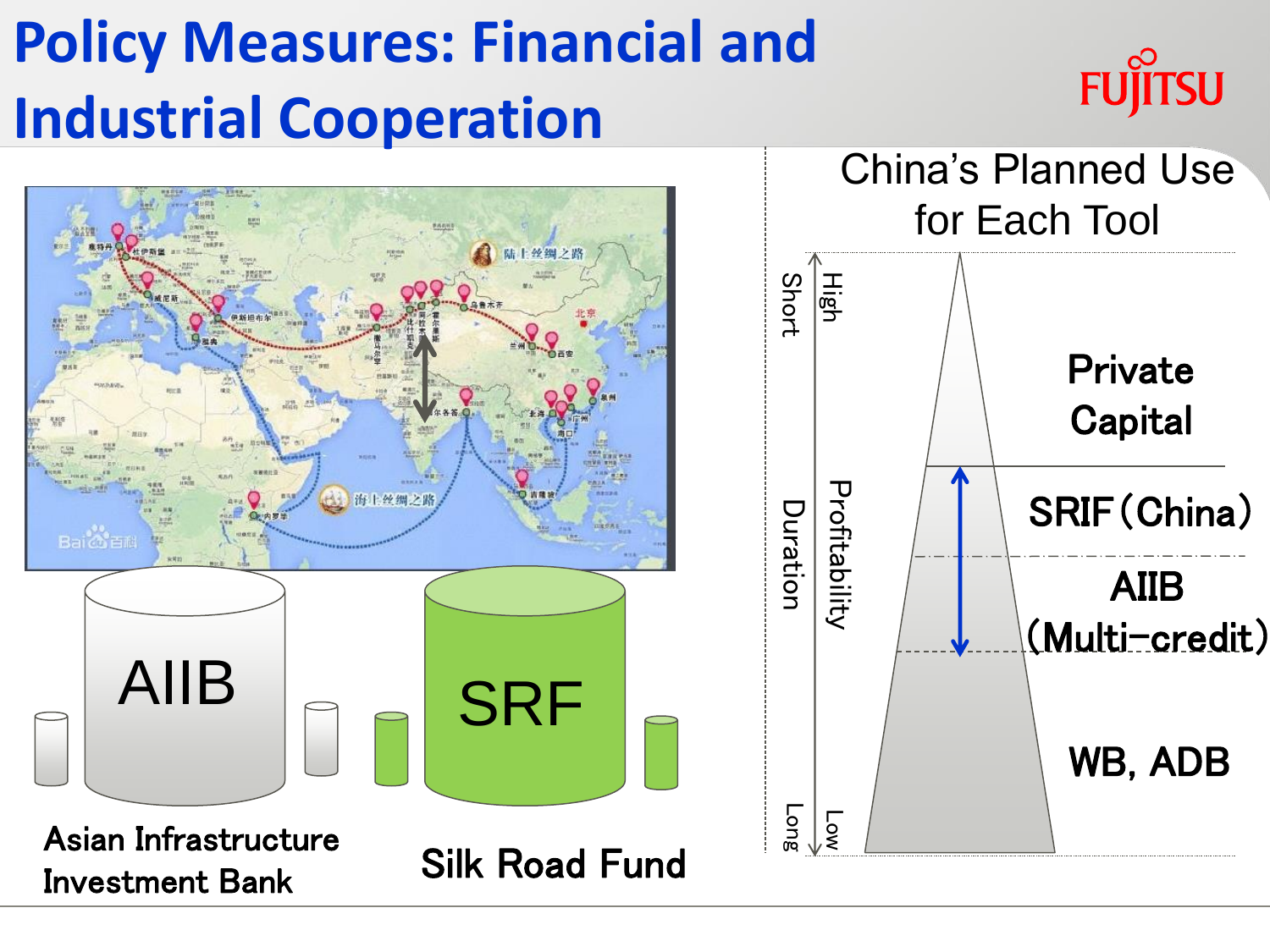## **AIIB: "World's Factory" to "World's Bank"**

Equity ratio and voting rights of AIIB member countries



China (AIIB), 26.06% vs. Japan & US (ADB), 31.244%

Worries of economic security?

AIIB (4.9 billion people, ¥4,723 trillion) vs TPP (800 million people, ¥3,100 trillion)

Source: Chinese Ministry of Finance ets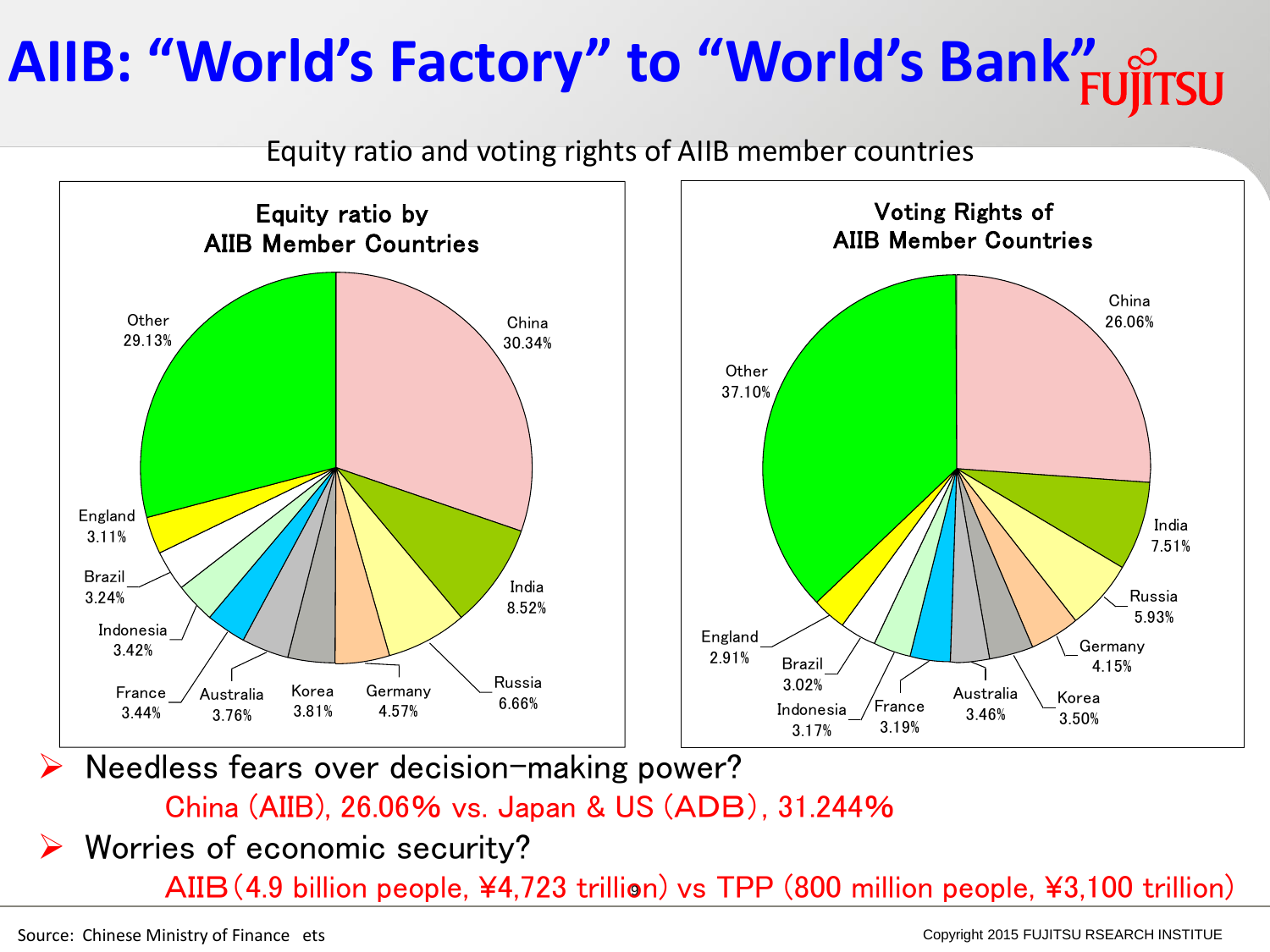#### Supporting ASEAN in Easing Centrifugal Forces<sub>o</sub> **FUIITSU**

#### RCEP Combines 5 "ASEAN+1"s



 $\triangleright$  Leadership struggle: Japan (ASEAN+6) vs. China (ASEAN+3) **ASEAN strikes a balance** 

#### RCEP: ASEAN-led with support from Japan, China



- **▶ 7 countries also TPP members**
- $\triangleright$  ASEAN not strong enough as anchor!
- $\triangleright$  India hesitant over "high" liberalization
- ▶ China an effective backer?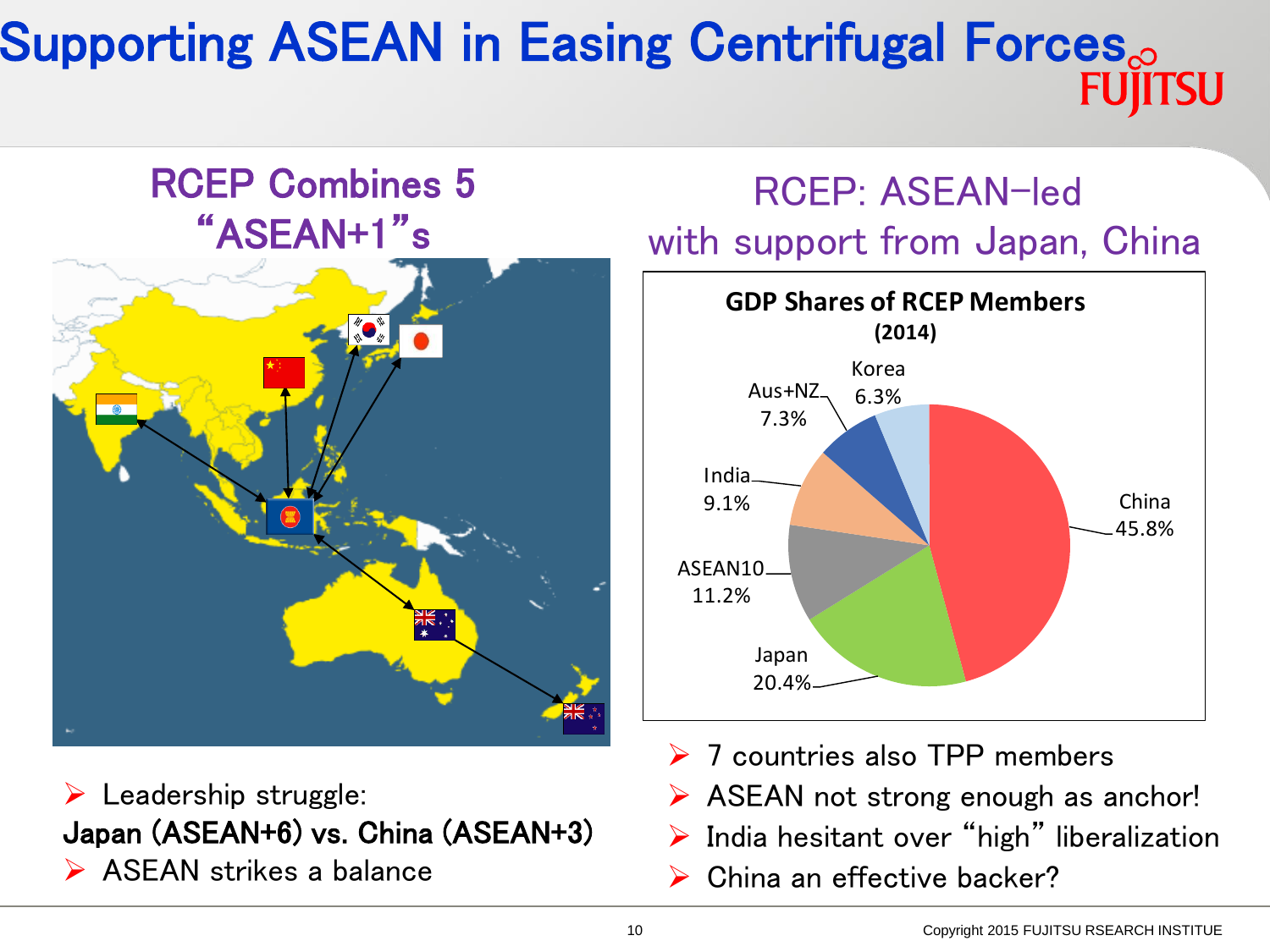#### AP Regional Economic Integration: Merging TPP and RCEP into FTAAP





|                               | Pop.<br>(billion) | <b>Share of</b><br><b>Global GDP</b><br>(%) | 2011-15 GDP<br><b>Growth Rate</b><br>(%) | <b>In-Region</b><br><b>Trade Rate</b><br>(%) | Target<br>Year | <b>Tariff</b><br><b>Reduction</b><br><b>Principles</b> | Leader       |
|-------------------------------|-------------------|---------------------------------------------|------------------------------------------|----------------------------------------------|----------------|--------------------------------------------------------|--------------|
| <b>RCEP</b><br>(16 countries) | 3.4               | 29.2                                        | 7.1                                      | 44.2                                         | 2015           | Exceptions<br>allowed                                  | <b>ASEAN</b> |
| <b>TPP</b><br>(12 countries)  | 0.8               | 36.3                                        | 4.2                                      | 41.6                                         | 2015           | <b>No</b><br>principles or<br>exceptions               | <b>US</b>    |